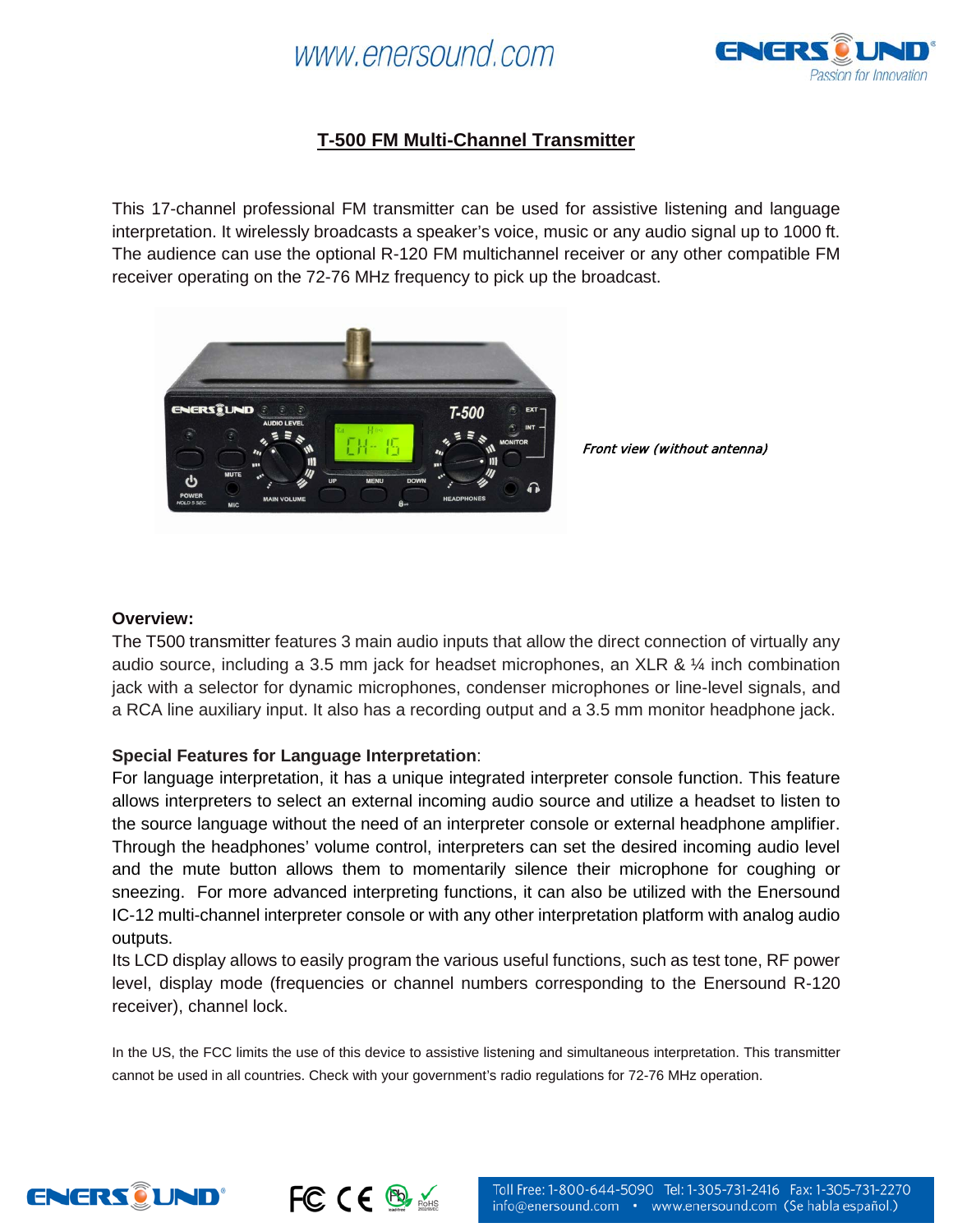# www.enersound.com





Back view



Front view (with antenna)

#### **Features:**

- Superb Audio Quality
- Long transmission range of up to 1000 ft
- Tabletop or rack-mountable
- Easy set-up and operation
- Multiple inputs and connector types for speech, music or any other audio signals
- $XLR$ ,  $\frac{1}{4}$ , 3.5mm, RCA inputs
- 17 selectable channels
- Ideal for assistive listening and language interpretation
- Compatible with most FM receivers in 72-76 MHz
- LCD display with backlight
- Adjustable power output
- Microprocessor controlled
- Universal Power Supply works worldwide (100-240V)

## **T-500 Transmitter Box Content:**

- (1) T-500 transmitter
- (1) ANT-500 helical, flexible antenna
- (1) PS-500 power supply





## **Used with:**

- R-120 FM Receiver
- Compatible with most FM receivers (72-76 MHz)
- MIC-200 Headband Microphone
- MIC-300 Professional Headband Microphone
- Interpreter Headset with 3.5 mm plugs
- IC-12 Interpreter Console/ CU-12 Control Unit

### **Accessories:**

- ANT-500 Replacement Helical Antenna for T-500
- ANT-501 Remote Antenna for T-500
- PS-500 Replacement Power Supply for T-500
- RM-501 Single Rack Mount Kit for 1 T-500
- RM-502 Dual Rack Mount Kit for 2 T500
- RAK-500 Rack Mount Antenna Kit
- AD-590 90° Antenna Adapter for T-500
- CON-558M Male Antenna Connector for RG58 Coax Cable
- CON-558S Female Antenna Connector for RG58 Coax Cable
- COV-500 Top/Bottom Metallic Cover without Antenna Hole for T-500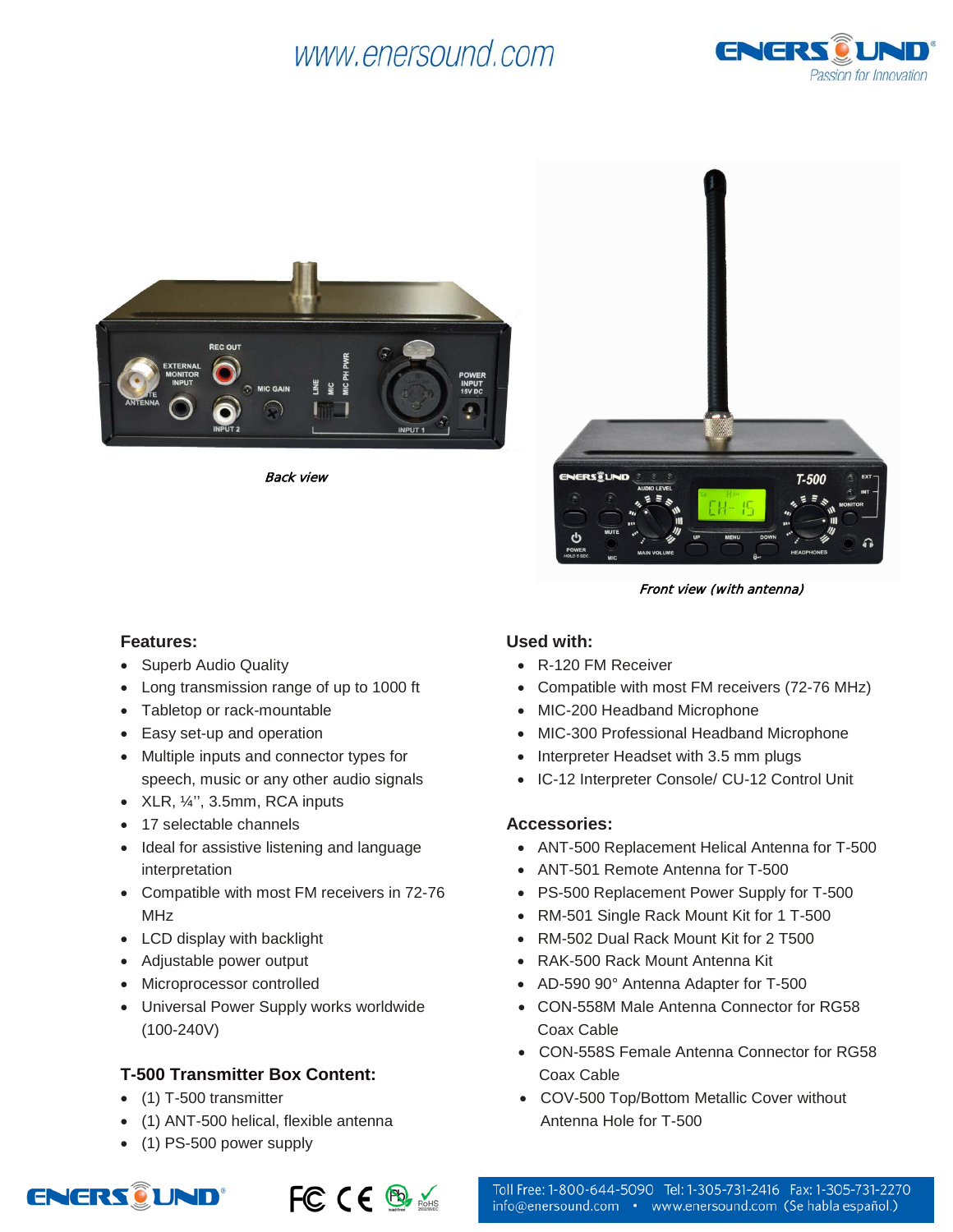# www.enersound.com



| <b>SPECS</b>                               |                                                  |  |
|--------------------------------------------|--------------------------------------------------|--|
| <b>Dimensions:</b>                         |                                                  |  |
| Without top antenna connector              | L 5" X W 5.5"x H 1.77" (127 mm x 140 mm x 45 mm) |  |
| With top antenna connector                 | L 5" X W 5.5"x H 2.36" (127 mm x 140 mm x 60 mm) |  |
| Weight:                                    |                                                  |  |
| <b>Transmitter Only</b>                    | 18.7 oz. (531 g)                                 |  |
| <b>Boxed with Antenna and Power Supply</b> | 35 oz. (990 g)                                   |  |
| Color                                      | <b>Black</b>                                     |  |
| Power                                      | 100-240 VAC, 50-60 Hz, 3 W                       |  |
| <b>Operating Frequencies</b>               | 72-76 MHz                                        |  |
| <b>RF Field Strength</b>                   | Does not exceed 80mV/m @ 3m                      |  |
| <b>Nominal Range</b>                       | Up to 1000 feet (305 m)                          |  |
| <b>Modulation: FM, Selectable:</b>         |                                                  |  |
|                                            | 75 kHz deviation max. or                         |  |
|                                            | 25 kHz deviation max.                            |  |
| <b>Stability</b>                           | $+$ 005% over 0-50°C                             |  |
| <b>Pre-Emphasis</b>                        | $75 \mu S$                                       |  |
| <b>Frequency Response</b>                  | 100Hz - 15kHz ±3dB                               |  |
| <b>Distortion</b>                          | 1% Max. THD                                      |  |
| <b>Signal to Noise Ratio</b>               | 69 dB                                            |  |

**Frequency chart:**

| CH 1: 72.1 MHz | CH 7: 72.3 MHz   CH 13: 75.4 MHz  |  |
|----------------|-----------------------------------|--|
| CH 2: 72.5 MHz | CH 8: 72.7 MHz   CH 14: 75.8 MHz  |  |
| CH 3: 72.9 MHz | CH 9: 75.5 MHz   CH 15: 72.8 MHz  |  |
| CH 4: 75.7 MHz | CH 10: 75.9 MHz   CH 16: 72.4 MHz |  |
| CH 5: 74.7 MHz | CH 11: 72.2 MHz   CH 17: 75.6 MHz |  |
| CH 6: 75.3 MHz | CH 12: 72.6 MHz                   |  |